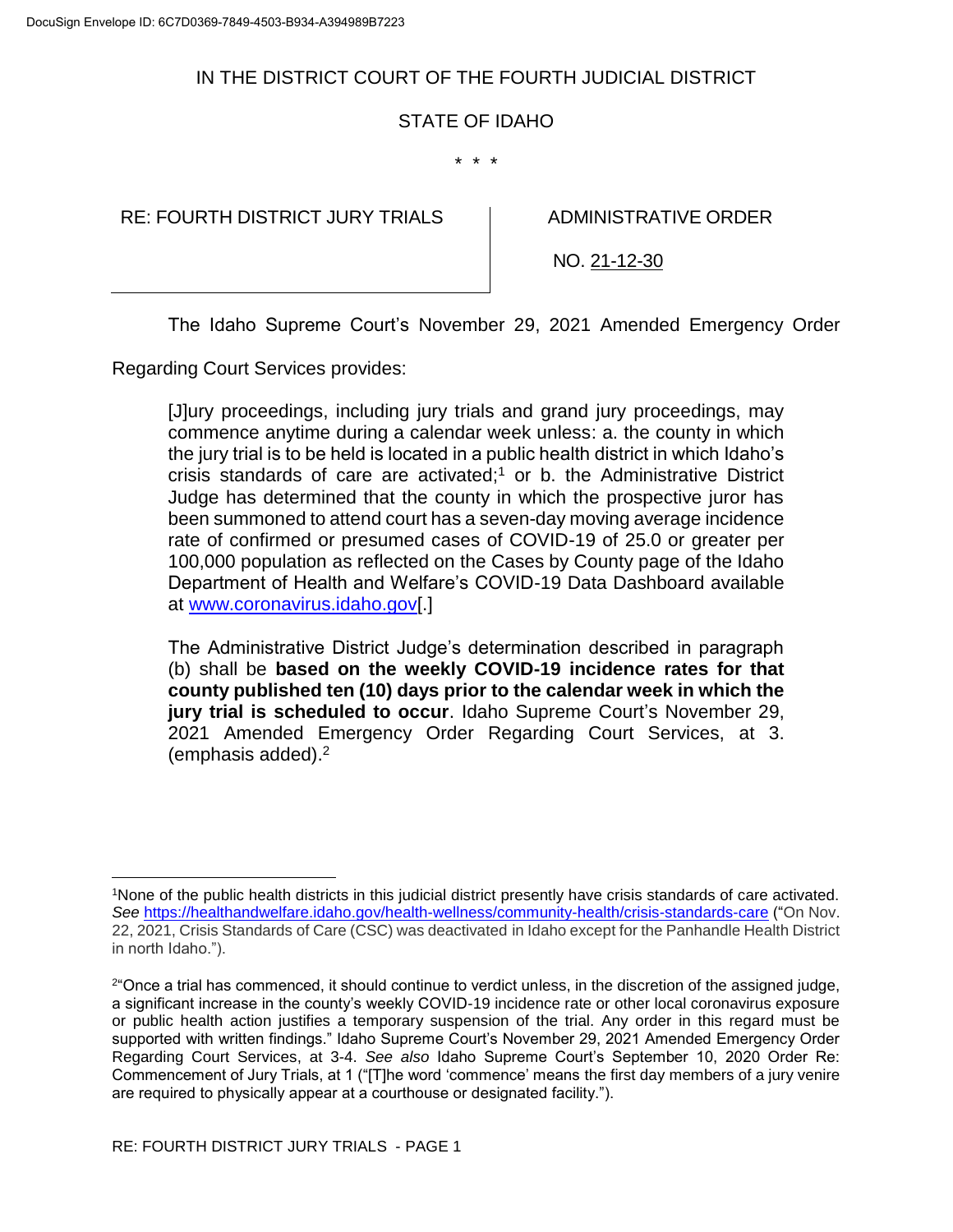This order utilizes the data available at the end of business on Wednesday, December 29, 2021,<sup>3</sup> from the on-line COVID-19 case numbers issued by the Idaho Department of Health and Welfare, for each of the counties in this district.

#### **1. Ada County**

Ada County had a seven-day moving COVID-19 case average of 28.2 per 100,000

population. In Ada County, jury trials may not commence the week of January 10, 2022.<sup>4</sup>

### **2. Boise County**

Boise County had a seven-day moving COVID-19 case average of 0.0 per 100,000

population. In Boise County, jury trials may commence the week of January 10, 2022.

## **3. Elmore County**

Elmore County had a seven-day moving COVID-19 case average of 18.7 per

100,000 population. In Elmore County, jury trials may commence the week of January 10,

2022.

 $\overline{\phantom{a}}$ 

## **4. Valley County**

Valley County had a seven-day moving COVID-19 case average of 12.5 per 100,000 population. In Valley County, jury trials may commence the week of January 10, 2022.

IT IS SO ORDERED.

Dated this 30th day of December 2021.

DocuSianed by: Judge Steven Hippler \_\_\_\_\_\_\_\_\_\_\_\_\_\_\_\_\_\_\_\_\_\_\_\_\_\_\_\_\_\_\_

HONORABLE STEVEN J. HIPPLER Administrative District Judge Fourth Judicial District

12/30/2021 | 11:37 AM MST

<sup>3</sup>These numbers are being used, due to the New Year's holiday.

<sup>4</sup> "If this order, any previous COVID-19 emergency orders of this Court, or an order entered by an Administrative District Judge pursuant to paragraphs 7 or 8 above resulted in any delay in the commencement of jury trials due to COVID-19, the time used to calculate the right to a speedy trial pursuant to I.C. § 19-3501 shall be deemed to have been tolled for those counties affected by said order." Idaho Supreme Court's November 29, 2021, Amended Emergency Order Regarding Court Services, at 4.